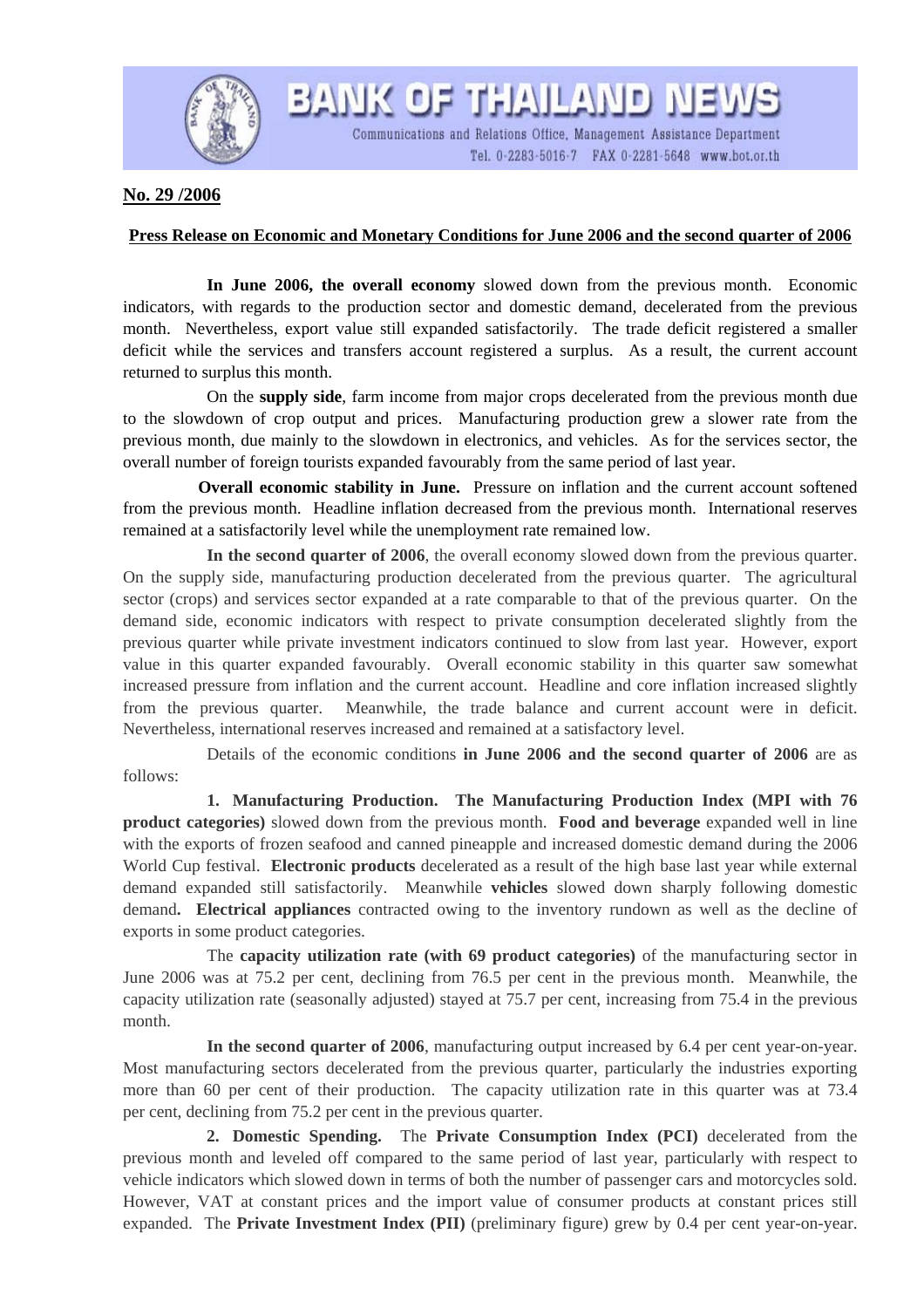Equipment investment continued to slowdown, especially in terms of the number of commercial cars sold which declined continuously. Nevertheless, the import value of capital goods continued to expand while construction investment contracted continuously.

**In the second quarter of 2006**, **the Private Consumption Index (PCI)** grew by 0.8 per cent year-on-year, slowing down from the previous quarter in line with the continuous decline of the Consumer Confidence Index (CCI). Whereas the **Private Investment Index (PII)** in this quarter grew by 0.4 per cent year-on-year, slowing down from the previous quarter mainly due to the significant slowdown in equipment investment. Meanwhile, construction investment continued to decline.

**3. Fiscal Position. In June 2006,** government revenue collection attained 119.4 billion baht, growing by 10.9 per cent year-on-year primarily due to the non-tax revenue collection, in particular the significantly increased revenue from the petroleum concession which amounted to 7.8 billion baht. Meanwhile, tax revenue expanded by 10.7 per cent, slowing from the previous month. However, tax collection from the consumption tax base grew by 13.5 per cent following the expansion in excise tax collection from accelerated car manufacturing in the previous month as well as due to the downward adjustment of oil excise tax during the same period of last year. Despite the slowdown of tax collection from the income tax base due to the lack of petroleum income tax during this month, the personal and corporate income tax base expanded well. The government cash balance registered a surplus of 93.5 billion baht.

**In the third quarter of the fiscal year 2006**, government revenue collection grew by 10.8 per cent year-on-year. Tax revenue and non-tax revenue expanded by 11.0 and 9.8 per cent, respectively. The government cash balance registered a surplus of 97.9 billion baht.

 **4. External Sector. In June 2006**, the **trade balance** registered a deficit of 425 million US dollars. **Export** value attained 10,762 million US dollars, growing by 17.6 per cent year-on-year. In this month, major exporting products which expanded satisfactorily are electronics, vehicle and parts, petroleum products, steel products as well as agricultural exports mainly due to high agricultural prices. **Import** value attained 11,187 million US dollars, expanding at a rate of 2.5 per cent year-on-year, owing to the expansion of all import categories except vehicle and parts as well as fuel and oil products. The **services and transfers account** recorded a surplus of 489 million US dollars, reversing from the previous month's deficit of 176 million US dollars. This was mainly due to the continuous increase of tourism revenue as well as the decline in the remittances of profits and dividend payments of private firms. Consequently, the **current account** recorded a surplus of 65 million US dollars whereas the **balance of payments** was in surplus by 681 million US dollars. **International reserves** at end-June stood at 58.1 billion US dollars, with a **net forward position** of 4.9 billion US dollars.

**In the second quarter of 2006,** the **trade balance** registered a deficit of 1,705 million US dollars. Export value attained 30,592 million US dollars, growing at a rate of 16.3 per cent year-on-year. Import value attained 32,297 million US dollars, expanding at a rate of 3.2 per cent year-on-year. **The services and transfer account** recorded a surplus of 551 million US dollars. **The current account** recorded a deficit of 1,153 million US dollars while **the balance of payments** registered a surplus of 1,688 million US dollars.

 **5. Prices. In June 2006**, the **Consumer Price Index (CPI)** rose by 5.9 per cent year-onyear, declining from the previous month's rate as a result of the downward adjustment in raw food prices, especially the price of vegetables. At the same time, energy prices accelerated slightly following the upward adjustment in the electricity charge by 3.0 per cent. However, retail oil prices expanded at the decelerated rate from the previous month. **Core inflation** remained unchanged from the previous month, expanding at a rate of 2.7 per cent year-on-year. The prices of consumable food both within and outside the household, alcohol beverages, medical treatments, and personal care increased while the public transportation fare decelerated from the previous month.

The **Producer Price Index (PPI)** grew by 10.7 per cent year-on-year, decelerating from the previous month mainly due to the slowdown in the prices of agricultural products and manufactured products.

**In the second quarter of 2006**, the headline consumer price index, the core consumer price index and the producer price index increased by 6.0, 2.8, and 10.3 per cent year-on-year, respectively.